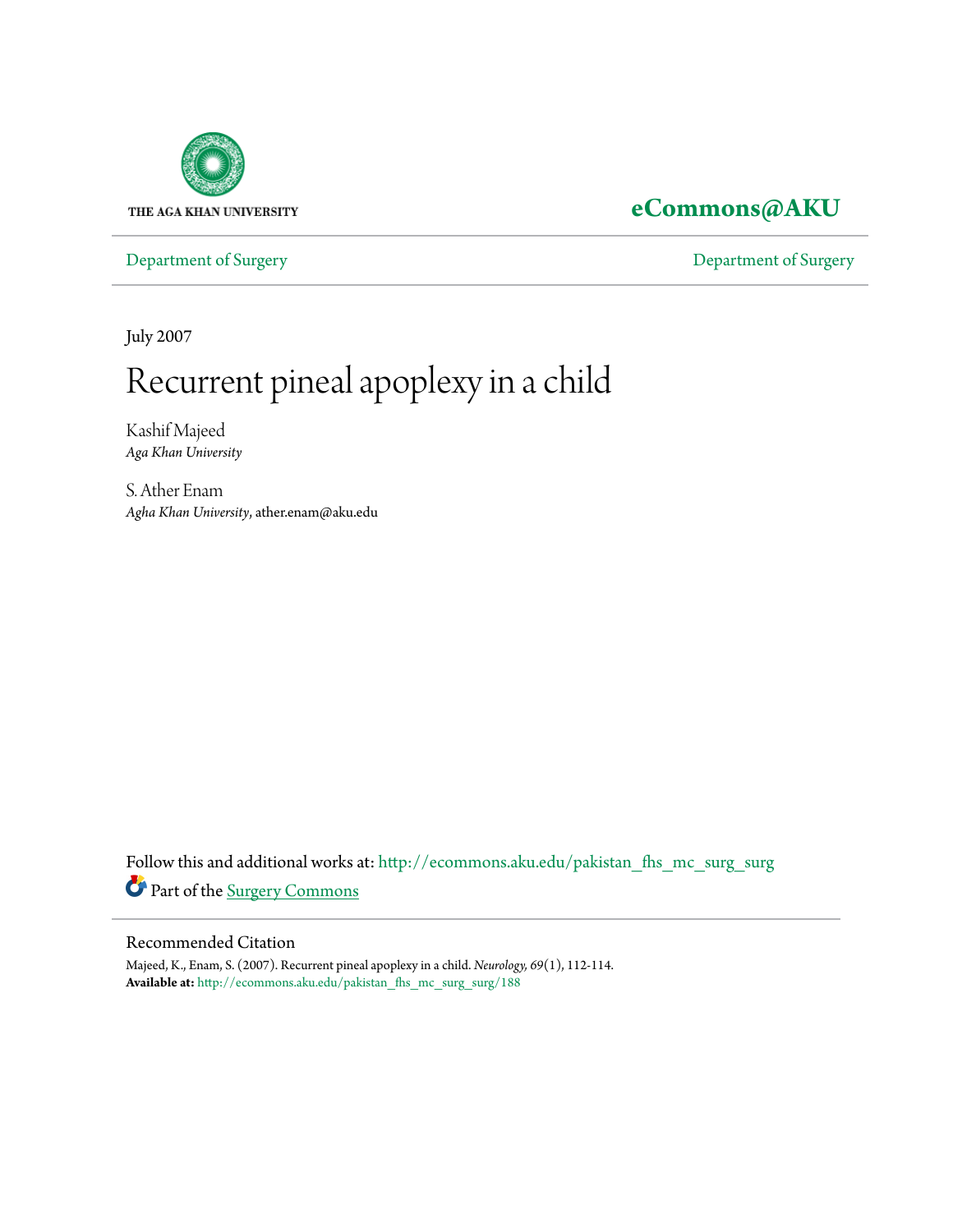## Clinical/Scientific Notes

Christian A. Helland, MD Knut Wester, MD, PhD

#### **MONOZYGOTIC TWINS WITH MIRROR IMAGE CYSTS: INDICATION OF A GENETIC MECHA-NISM IN ARACHNOID CYSTS?**

Arachnoid cysts are benign, congenital malformations of the arachnoid. The mechanism of cystogenesis remains unclear.

In other diseases with cysts in various organs as a hallmark of the disease, such as autosomal dominant polycystic kidney disease (ADPKD), a genetic basis for the disease has been described.<sup>1</sup> In ADPKD, arachnoid cysts have been reported to co-exist.2

The observations of familial occurrence of arachnoid cysts,<sup>2,3</sup> in combination with the observed co-existence of arachnoid cysts and genetically determined cystic diseases,<sup>2,3</sup> indicate a genetic component in the cystogenesis of at least some of the arachnoid cysts.

In this article, we present the first report of mirror image arachnoid cysts in the cerebellopontine angle in a pair of monozygotic twins and discuss the implications this might have for a possible genetic component in the development of arachnoid cysts.

**Case report.** These 12-year-old twins were born by vaginal delivery at 40 weeks' gestation after the uneventful pregnancy of a healthy 24-year-old mother. Both had Apgar score 9/9 at 1 and 9/9 at 5 minutes. The placenta was examined and described as monochorionic. Twin 1 was slightly smaller than Twin 2: weight 2,900 and 3,370 g, length 50 and 51 cm, and head circumference 34 and 34 cm, respectively.

Twin 1 was examined by a physiotherapist owing to a tendency of rotating her head to the right during the first three months of life.

The two sisters have had a normal psychomotor development and did not differ much in their early achievements. They are now attending seventh grade in the Norwegian school system, normal for their age.

One of the twins (Twin 1) was referred for neurosurgical evaluation owing to a severe headache following a minor head trauma without loss of consciousness (playing soccer). An initial CT scan was normal, with the exception of an arachnoid cyst in the right cerebellopontine angle. This observation was later verified by MRI (figure, A and B). The headache remained intense for several weeks, and she was therefore operated with extirpation and fenestration of the cyst without complications. An MRI of her twin sister revealed a mirror image arachnoid cyst in the left cerebellopontine angle (figure, C and D).

**Discussion.** Twin studies are often used to determine the genetic component in various diseases, with the basic assumption that monozygotic twins are genetically identical and hence that concordance is indicative of a genetic component of the disease. Previous twin studies on brain structure have demonstrated a highly heritable component in cerebral and hemispheric volumes,<sup>4</sup> but a structural–functional variation in brain structure in monozygotic twins has also been described.<sup>5</sup> This variation can also be in the form of mirror imaging, $6$  a chirality that might result from enantiomer information in the very early mammalian embryo.7

For some locations, arachnoid cysts have been reported to have a familial occurrence, either as an isolated entity, or in covariation with other diseases.<sup>2,3</sup>

In our total surgical material of patients with arachnoid cysts ( $n = 299$ ), only 5.4% of the cysts are located in the cerebellopontine angle. The rarity of this location makes it very unlikely that this cooccurrence in a pair of monozygotic twins had arisen by chance.

The association of arachnoid cysts with other diseases where a genetic basis of cystogenesis have been discovered and the current finding of mirror imaging of arachnoid cysts in the cerebellopontine angle in monozygotic twins indicate that, for at least some cysts, the cystogenesis may have a genetic component.

*From the Section for Neurosurgery, Department of Surgical Sciences, University of Bergen, and Department of Neurosurgery, Haukeland University Hospital, Bergen, Norway.*

*Disclosure: The authors report no conflicts of interest.*

*Received November 21, 2006. Accepted in final form February 7, 2007.*

*Address correspondence and reprint requests to Dr. C.A. Helland, Department of Neurosurgery, Haukeland University Hospital, N-5021 Bergen, Norway; chhe@helse-bergen.no*

Copyright © 2007 by AAN Enterprises, Inc.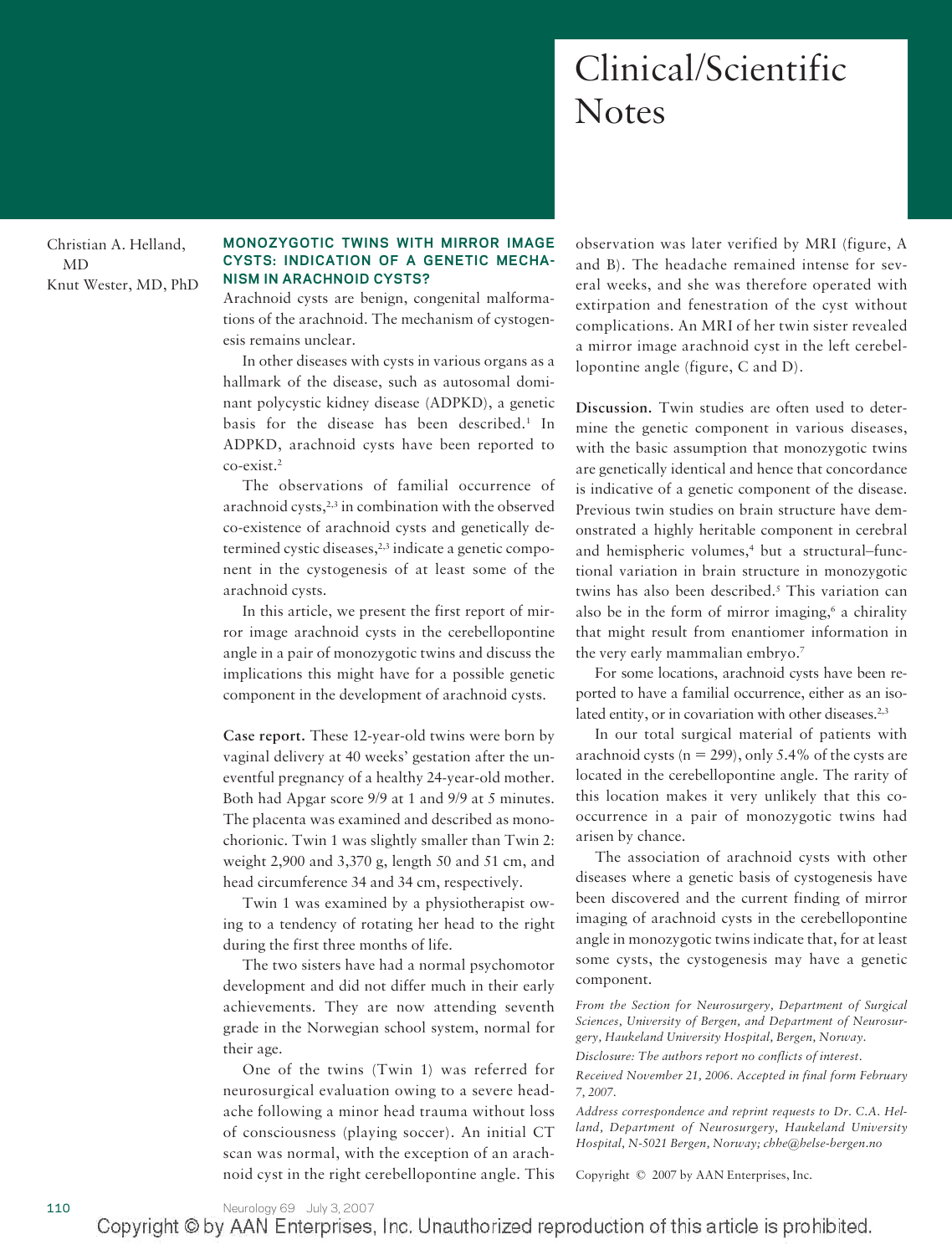(A and B) Coronal and axial MR images of symptomatic twin with an arachnoid cyst of the right cerebellopontine angle. (C and D) Coronal and axial MR images of asymptomatic sister with an arachnoid cyst of the left cerebellopontine angle

#### **Figure** MRI of the twins



- 1. Lee JE, Park MH, Park JH. The gene expression profile of cyst epithelial cells in autosomal dominant polycystic kidney disease patients. *J Biochem Mol Biol* 2004;37:612– 617.
- 2. Alehan FK, Gurakan B, Agildere M. Familial arachnoid cysts in association with autosomal dominant polycystic kidney disease. *Pediatrics* 2002;110:e13.
- 3. Orlacchio A, Gaudiello F, Totaro A, et al. A new SPG4 mutation in a variant form of spastic paraplegia with congenital arachnoid cysts. *Neurology* 2004;62:1875–1878.
- 4. Bartley AJ, Jones DW, Weinberger DR. Genetic variability of human brain size and cortical gyral patterns. *Brain* 1997;120:257–269.
- 5. Sommer IE, Ramsey NF, Mandl RC, Kahn RS. Language lateralization in monozygotic twin pairs concordant and discordant for handedness. *Brain* 2002;125:2710–2718.
- 6. Sommer IE, Ramsey NF, Bouma A, Kahn RS. Cerebral mirrorimaging in a monozygotic twin. *Lancet* 1999;354:1445–1446.
- 7. Levin M. Twinning and embryonic left-right asymmetry. *Laterality* 1999;4:197–208.

#### John Hardy, PhD Andrew Singleton, PhD

#### **REPORTING AND INTERPRETATION OF GENETIC VARIANTS IN CASES AND CONTROLS**

When a new gene for a disease is reported, of course, the investigators in every lab with DNA samples relevant to that finding go to their freezers and get out their samples and begins to sequence that gene. Typically, they screen control series for those variants they find, but do not sequence their control samples. Whereas these studies are straightforward, their definitive interpretation is often problematic, especially in cases where mutations

may not be fully penetrant. An excellent proven example of this is the recent identification of a clearly pathogenic progranulin mutation in case of ubiquitin-positive frontal dementia in which a presenilin variant had been previously described<sup>1</sup>; and an earlier example was the realization that the presenilin 1 E318Y was a harmless polymorphism and not disease causing.2

When performing this type of screening study or reading a manuscript that describes this approach, there are some straightforward considerations.

Neurology 69 July 3, 2007 111

Copyright © by AAN Enterprises, Inc. Unauthorized reproduction of this article is prohibited.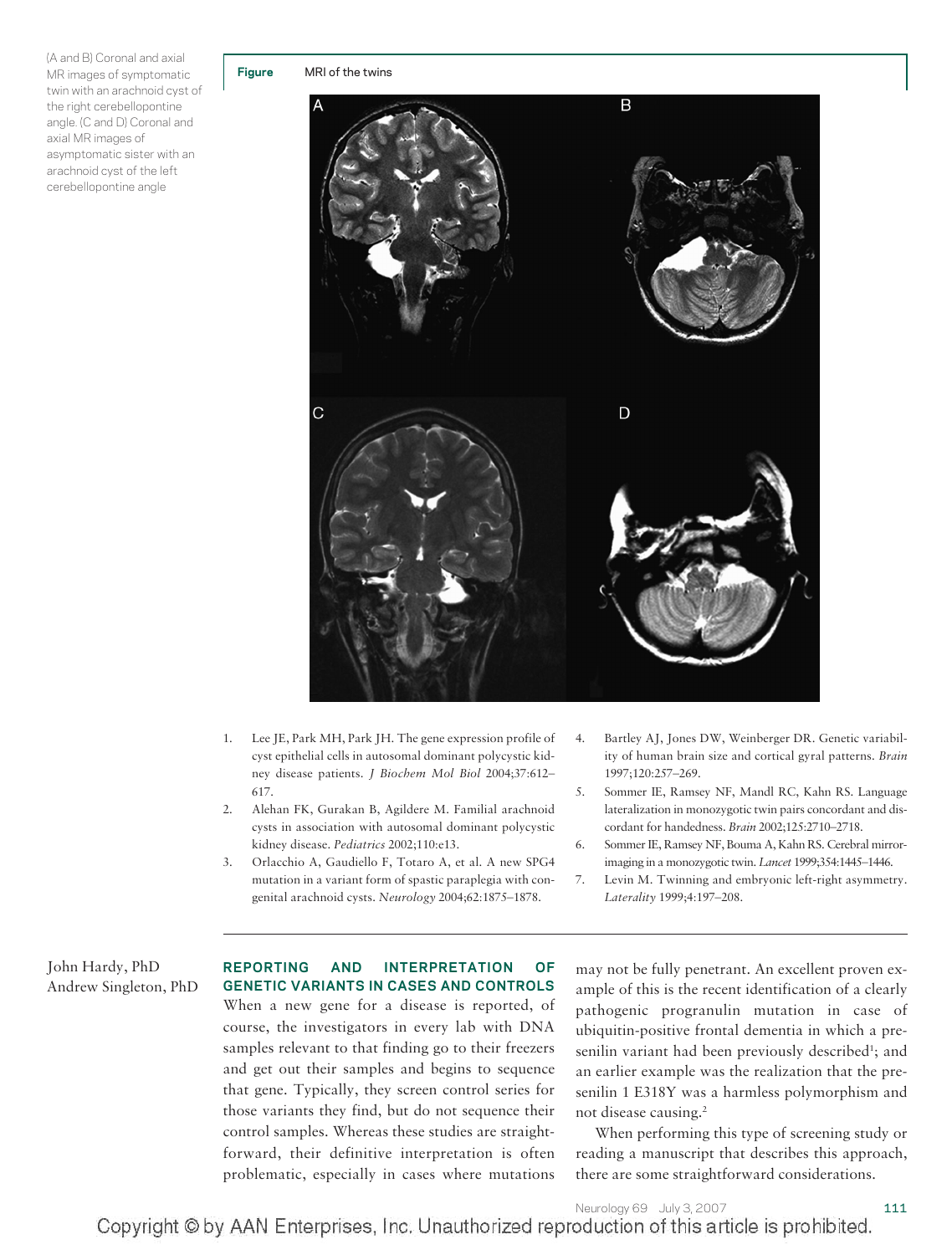First, strictly, the pathogenicity of each individual mutation (especially missense changes) should be proven by either of the two standard genetic tests: segregation or association. Some changes may be rare variants or private polymorphisms (occurring only in a single family), which, though they may not be found by the authors in large numbers of controls, are nevertheless not pathogenic.

Second, the interpretation of the occurrence of mutations in samples labeled as controls is often not straightforward: Volunteers for genetic studies are often family members, and inexperienced collection of such samples can lead to misleading data. In addition, sample labeling is subject to human error at appreciable rates, and if a finding is unexpected, it should ideally be checked by resampling.

Third, especially in recessive diseases, where there is loss of function, nongeneticists need to be aware that there are many mutation types that can be difficult to identify (such as deletions). Identification of individuals with single mutations in such cases is very problematic. A recent example of this is the unresolved debate on the pathogenicity of single parkin mutations.3

Although these are simple rules, they are often difficult to follow in practice. Family structures are usually not ideal for genetic analysis, and resampling can be problematic for practical and ethical reasons. Ideally, a large number of controls from several ethnic backgrounds should be sequenced rather than the common practice of screening for mutation occurrence in a single ethnic background. However, this is often too expensive or arduous to

be practical. When these strictures have not been followed, authors should explain why they were not, so that the scientific community can have a true value of their clinical worth: Caveat lector! Authors must discuss the realistic possibilities relating to their finding, without a bias toward the most attractive option (usually one of causality).4 Likewise, editors of all journals must recognize the value of clarity in reporting these types of finding: While pathogenicity is a more saleable entity, it can mislead a field for many years and result in wasted time and resources.

*From the Laboratory of Neurogenetics, National Institute on Aging, Bethesda, MD.*

*Disclosure: The authors report no conflicts of interest.*

*Received October 16, 2006. Accepted in final form February 12, 2007.*

*Address correspondence and reprint requests to Dr. J. Hardy, Laboratory of Neurogenetics, National Institute on Aging, NIH, Bldg. 10, Rm. 6C103, Bethesda, MD 20892; hardyj@mail.nih.gov*

Copyright © 2007 by AAN Enterprises, Inc.

- 1. Boeve BF, Baker M, Dickson DW, et al. Frontotemporal dementia and parkinsonism associated with the IVS1-1  $G \rightarrow A$  mutation in progranulin: a clinicopathologic study. *Brain* 2006;129:3103–3114.
- 2. Mattila KM, Forsell C, Pirttila T, et al. The Glu318Gly mutation of the presenilin-1 gene does not necessarily cause Alzheimer's disease. *Ann Neurol* 1998;44:965–967.
- 3. Kay DM, Moran D, Moses L, et al. Heterozygous parkin point mutations are as common in control subjects as in Parkinson's patients. *Ann Neurol* 2006; [Epub ahead of print]
- 4. Lehmann-Horn F. Disease-causing mutations or functional polymorphisms? *Acta Myol* 2004;23:85–89.

Kashif Majeed, MD S. Ather Enam, MD, PhD

#### **RECURRENT PINEAL APOPLEXY IN A CHILD**

Pineal apoplexy denotes sudden hemorrhage occurring into the pineal gland or a cyst or a mass in pineal region. In clinical neuroscience, pituitary apoplexy is a well established entity. Hemorrhage into a pineal gland is, however, extremely uncommon. The first case of pineal apoplexy was reported in 1976 following use of anticoagulation medications.1 Since then, 12 cases have been described in the literature (table).<sup>2</sup> Repeated bleeding into the pineal gland has been considered a possible risk, but no such case has been reported previously.3

Surgical intervention is usually recommended for pineal apoplexy; however, conservative management has also been tried.<sup>2</sup> Acute hydrocephalus that may result in pineal apoplexy can be taken care of by a ventriculoperitoneal (VP) shunt. Hemorrhagic mass into the pineal gland can then be managed expectantly and has been suggested.2 However, recurrence of benign apoplexy necessitates surgical evacuation of hematoma to prevent compression of brain stem. In this article, the authors present a case of recurrent pineal apoplexy into a pineal cyst in a child. To the authors' knowledge, this is the first reported case of recurrent pineal apoplexy.

**Case report.** *History and examination.* A previously well young girl presented to the emergency room (ER) with worsening headache and vomiting. Two weeks earlier, she had developed neck pain, which gradually turned into diffuse headache. A day before coming to the ER, she had impaired mentation. On presentation she had severe headache followed by six episodes of vomiting. Her general and systemic examination was unremarkable except that she had bilateral horizontal gaze nystagmus and an

112 Neurology 69 July 3, 2007

Copyright © by AAN Enterprises, Inc. Unauthorized reproduction of this article is prohibited.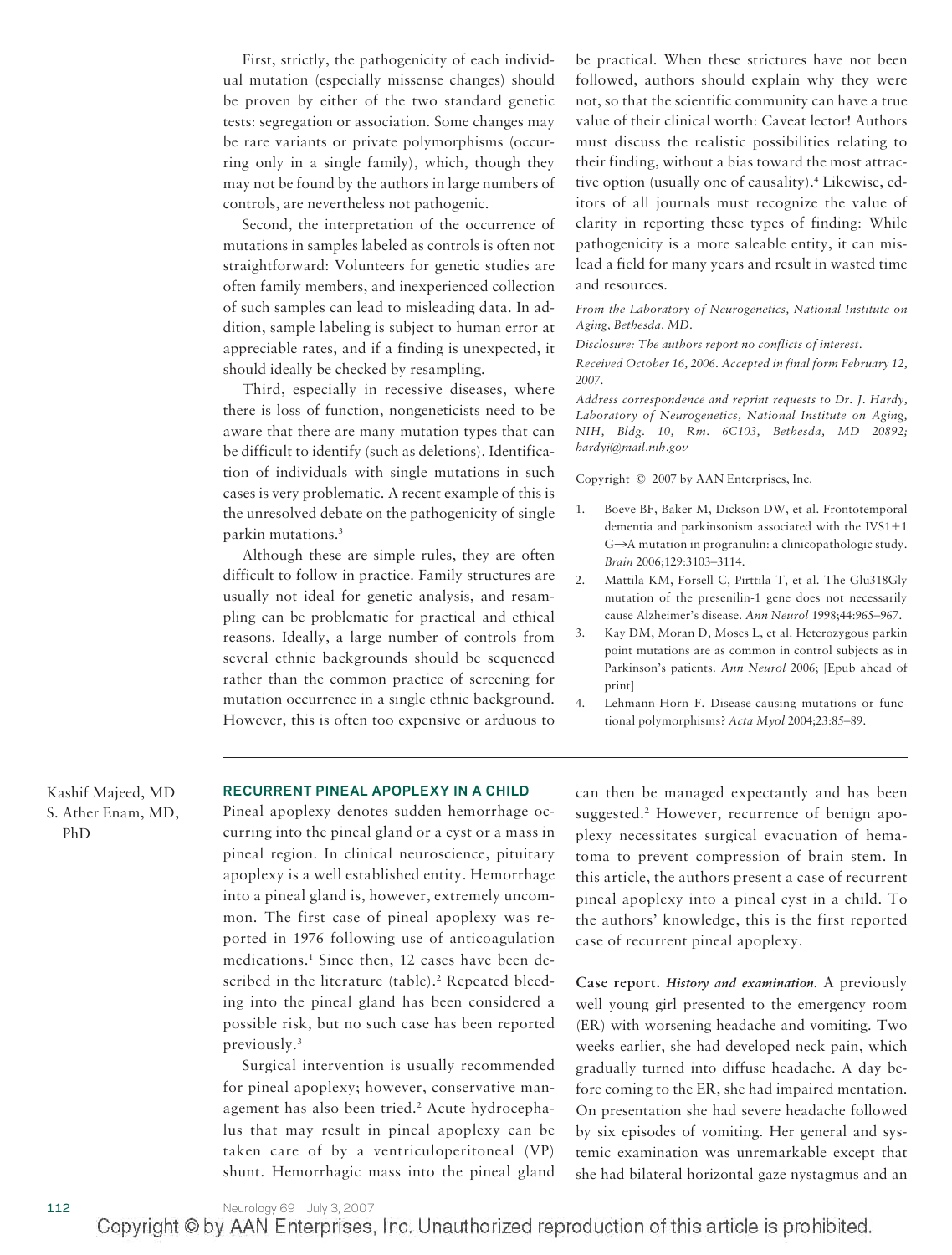| Table                      | Reported cases of pineal apoplexy |                                                                                         |                          |
|----------------------------|-----------------------------------|-----------------------------------------------------------------------------------------|--------------------------|
| Case no./age, y/sex        |                                   | Clinical presentation                                                                   | Pathology                |
| $1/56/M^{1.7}$             |                                   | Acute severe headache, disorientation, eye signs                                        | Pineal cyst              |
| 2a*/13/M <sup>7</sup>      |                                   | Episodic severe headache, sudden death                                                  | Pineocytoma              |
| 2b/18/F <sup>7</sup>       |                                   | Episodic severe headache, eye signs later                                               | Pineocytoma              |
| $3'/54/M^7$                |                                   | Progressive headache, eye signs, sudden collapse and death                              | Ganglioglioma            |
| 4/51/F <sup>7</sup>        |                                   | Acute severe headache, loss of consciousness                                            | Pineal cyst              |
| 5*/20/F7                   |                                   | Sudden death                                                                            | Pineal cyst, AVM         |
| $6/30/M^7$                 |                                   | Progressive headache                                                                    | Pineal cyst              |
| $7/9$ mo/M <sup>7</sup>    |                                   | Sudden onset of vomiting, irritability                                                  | Rhabdoid tumor           |
| 8/35/F7                    |                                   | Episodic headache, sudden collapses, papilledema                                        | Pineal cyst              |
| $9*7$                      |                                   | Not spontaneous although reported after Au implant, sudden loss of consciousness, death | Ectopic pinealoma        |
| 10/58/F7                   |                                   | Worsening following VP shunt, drowsiness, eye signs                                     | Pineocytoma              |
| $11^{t}/71/F$ <sup>2</sup> |                                   | Drowsiness, vomiting, headache, unsteadiness                                            | Pineal cyst              |
| 12/11/F <sup>3</sup>       |                                   | Headache, lethargy                                                                      | Cavernous angioma        |
| 13+/10/F                   |                                   | Worsening headache, impaired concentration, and gaze paresis                            | Pineal cyst <sup>#</sup> |

\*Cases with sudden death.

†The only patient who was managed conservatively. The rest had surgery.

‡Recurrent pineal apoplexy in a child.

 $AVM =$  arteriovenous malformation; $VP =$  ventriculoperitoneal.

upward gaze paresis. She was conscious, alert, and oriented. Her routine laboratory investigations were all normal.

*Imaging.* MRI scan revealed a well defined nonenhancing mass in the posterior half of the third ventricle measuring  $2.3 \times 2.7$  cm. It was hyperintense on T1- and hypointense on T2-weighted images (figure 1). The lesion was pressing onto the tectal plate, obstructing CSF flow leading to hydrocephalus.

*Course of disease.* A VP shunt was inserted. Her CSF examination and levels of human chorionic gonadotrophin and  $\alpha$ -fetoprotein were normal. Her symptoms improved subsequently. A CT scan obtained before discharge revealed mixed hypo- and hyperdense signals depicting a resolving subacute hemorrhage (figure 2A).

She presented again with neck pain after 5 days. On her second day of admission, she became very drowsy and irritable and developed an upward gaze paresis. CT scan was consistent with recurrent hemorrhage into a pineal cyst (figure 2B).

*Surgery and postoperative course.* She underwent suboccipital craniotomy for excision of cyst and evacuation of hematoma. The diagnosis of pineal cyst was confirmed on histopathologic examination of the specimen. Her postoperative course was uneventful. Her immediate postoperative CT scan and a follow-up MRI scan 3 months later did not reveal any residual or recurrent lesion in the pineal region. The child was normal neurologically. She went back to school and adjusted well.

**Discussion.** Symptomatic pineal apoplexy is extremely rare. Only four cases have occurred in the pediatric population, and none of them had recurrence (table ). The hematoma recurred in this case while she was still under conservative care.

**Figure 1** MRI scans of pineal apoplexy at presentation



<sup>Neurology 69</sup> July 3, 2007<br>Copyright © by AAN Enterprises, Inc. Unauthorized reproduction of this article is prohibited.